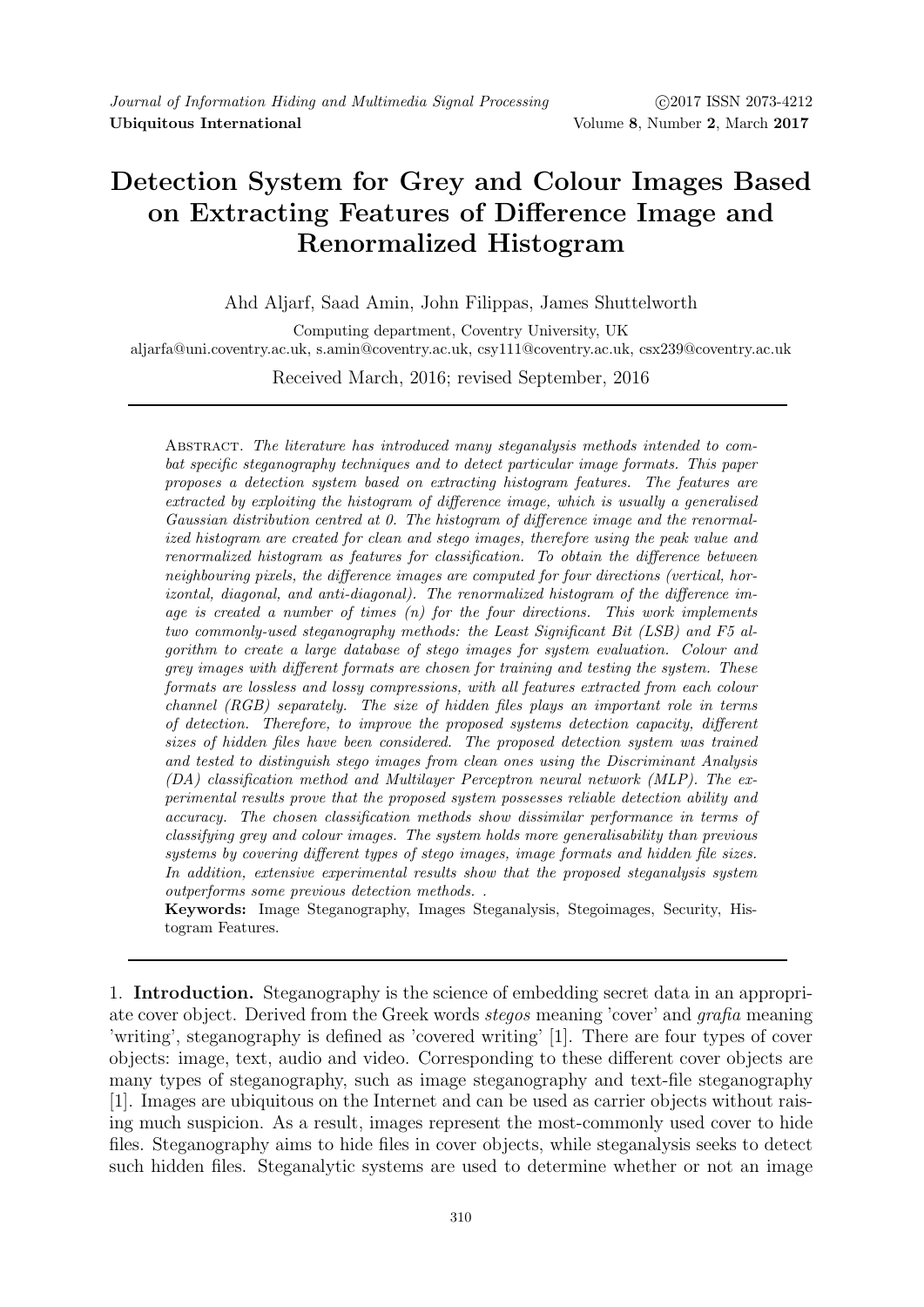contains a hidden file by analysing various features of stego images (images containing hidden files) and clean images (images containing no hidden files). Generally speaking, steganalysis is performed in one of two ways: signature analysis and blind detection. In signature analysis, the steganographic hiding method is known, making detection easier. Embedding algorithms always leave a particular signature that can be tracked for detection [2, 3]. In contrast, the hiding method remains unknown in the blind detection technique. Although this detection technique is obviously the most commonly used, it is by far the most difficult to use [2, 3]. Blind steganalysis uses the following general structure: (1) stego signal estimation, (2) feature extraction and (3) classification. Researchers have introduced a wide variety of steganography methods and tools for hiding files in a cover object. These methods and tools support different image formats and use many steganography techniques to embed hidden files. Researchers have also developed many steganalysis methods to combat specific steganography techniques and detect particular image formats. However, no single steganalysis method or tool can detect all types of steganography and support all available image formats. Thus, there is a need to develop more robust steganalysis systems to deal with different image formats and to break various steganography methods [4, 5]. This paper proposes a detection system based on extracting histogram features, a system inspired by the features recently introduced for grey images by [6,7]. However, the proposed system differs in terms of the extracted histogram features used to train and test the system. All histogram features were improved to be extracted from the RGB channels of the colour images. Moreover, the image database used to train and test the system includes grey and colour images, lossless and lossy format. The stego images were created using the LSB and F5 steganography algorithm. The proposed system design works as a blind form of steganalysis. In this type of steganalysis, the system does not target specific steganography methods or specific image formats. Rather, it extracts many histogram features by exploiting the histogram of difference image, which is usually a generalized Gaussian distribution centred at 0. Detection using different types of image features is the most useful technique for blind steganalysis [7]. Therefore, the proposed detection system is trained to detect different types of stego images created by various steganography methods. The stepwise Discriminant Analysis (DA) and Multi-Layer Perceptron neural network (MLP) classification methods are used to train and test the system. Stepwise Discriminate Analysis (DA) attempts to find the best set of predictors, and it is often used in exploratory situations to identify variables from amongst a larger set that might be used later in a more rigorous, theoretically-driven study [8, 9]. However, the Multi-Layer Perceptron (MLP) represents a common example of the neural network's predictive application. MLP and RBF are supervised in the sense that the model-predicted results can be compared against the target variables' known values [10]. The classification methods used showed dissimilar performance in terms of classifying grey and colour images. The rest of the paper is organised as follows: section 2 discusses the extracted histogram features, while sections 3 and 4 explain the stages and architecture of the proposed system. Experimental results are presented in sections 5, 6 and 7. Section 8 concludes the paper and proposes directions for future research.

2. Extracted Histogram Features. The peak value and the renormalized histogram were used as features for classification [7]. The peak value of the histogram decreased after LSB embedding, while the renormalized histogram (the ratio of the histogram to the peak value) increased. In addition, the F5 algorithm does modify the histogram of Discrete Cosine Transform (DCT) coefficients, preserving some of its crucial characteristics, such as its monotonicity and monotonicity of increments [11]. The histogram of the cover image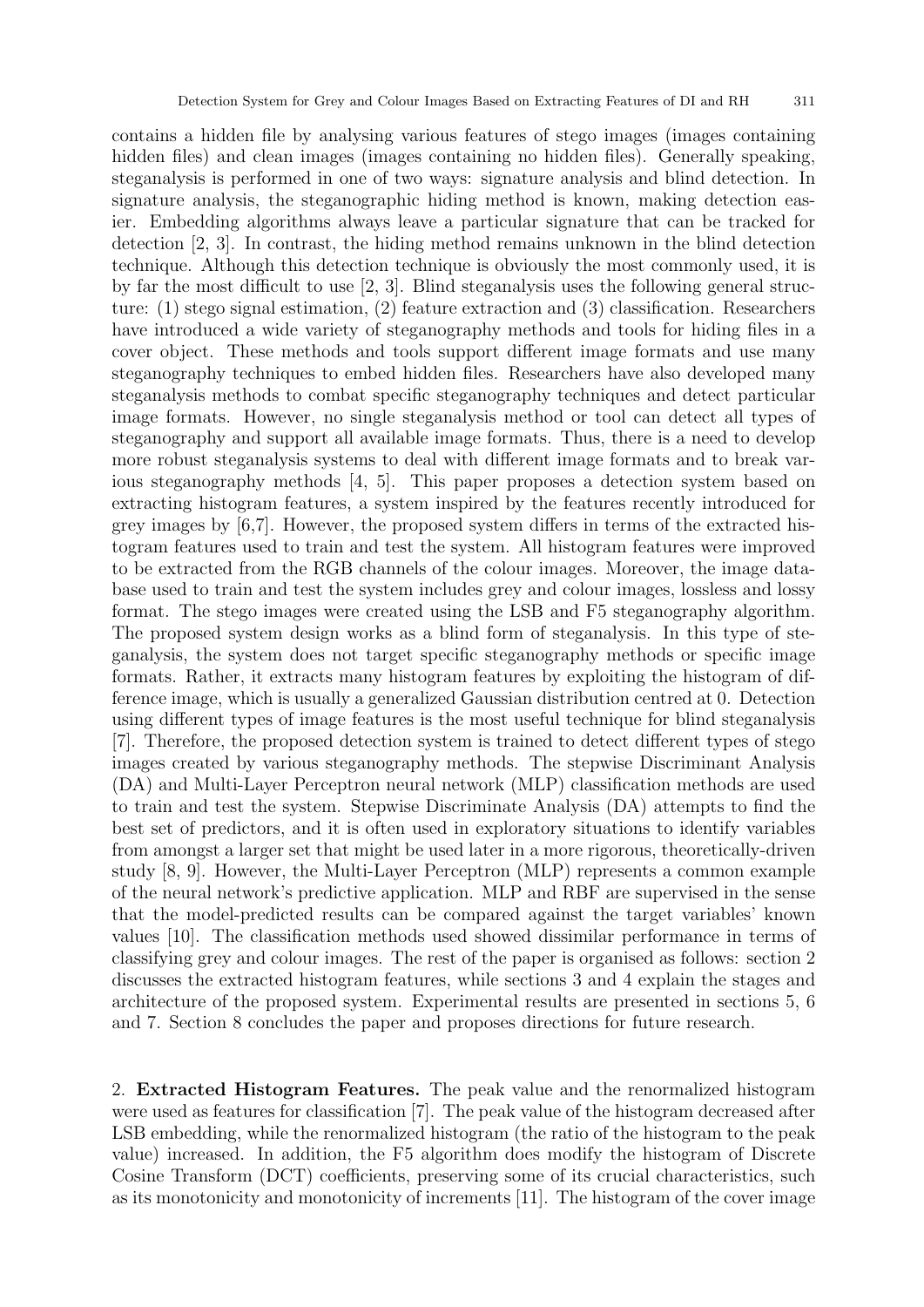312 A. Aljarf, S. Amin, J. Filippas, and J. Shuttelworth

can be calculated from the stego-image. Because F5 modifies the histogram in a welldefined manner, the number and the modified coefficients can be calculated by comparing the estimated histogram with the histogram of the stego and clean images [11]. The histogram features of the colour images were extracted from the three colour channels: red, green, blue (RGB). Each colour channel was treated and analysed separately [6, 7]. The features were extracted by exploiting the histogram of difference image, which is usually a generalised Gaussian distribution centred at 0. Compared with the histogram of the original image, the histogram of difference image can be more precisely characterised as a Generalised Gaussian Distribution (GGD) centred at 0. In this case, the 'renormalized histogram' is defined as the ratio of the histogram to the peak value; accordingly, the peak value of the renormalized histogram is an exact 1 [7]. The histogram of difference image and the renormalized histogram are created for clean and stego images, therefore, the peak value and the renormalized histogram are used as features for classification [7].

$$
hs(k) = \alpha 4hc(k1) + 1 - \alpha 2hc(k) + \alpha 4hc(k+1)
$$
\n<sup>(1)</sup>

where  $\alpha \in (0, 1)$  is the embedding rate, hc and hs are the histograms of cover and stego images. The resulting stego image's histogram is a regularization of the cover images histogram.

Many notations are considered, let I be an image, and h be the (normalized) histograms of I:

$$
\mathbf{h}\left(\mathbf{k}\right) = \frac{\#\left\{\left(i, j\right) : \mathbf{I}\left(i, j\right) = \mathbf{k}\right\}}{\mathbf{N}}\tag{2}
$$

Where the symbol  $#$  denotes the cardinal number of a set, and N is the total number of image pixels. Iv is difference of neighbouring pixels in the vertical direction:

$$
Iv(i,j) = I(i,j) - I(i+1,j)
$$
\n(3)

The renormalized histogram of Iv is defined as h'v:

$$
\mathbf{h}'\mathbf{v}(\mathbf{k}) = \frac{\mathbf{h}\mathbf{v}(\mathbf{k})}{\mathbf{h}\mathbf{v}(0)} = \frac{\#\{(\mathbf{i}, \mathbf{j}) : \mathbf{I}\mathbf{v}(\mathbf{i}, \mathbf{j}) = \mathbf{k}\}}{\#\{(\mathbf{i}, \mathbf{j}) : \mathbf{I}\mathbf{v}(\mathbf{i}, \mathbf{j}) = 0\}}
$$
(4)

Where hv is the histogram of Iv. Ih is the difference of neighbouring pixels in the horizontal direction:

$$
Ih(i,j) = I(i,j) - I(i,j+1)
$$
\n(5)

$$
h'h (k) = \frac{\mathbf{h}\mathbf{h}(\mathbf{k})}{\mathbf{h}\mathbf{h}(0)} = \frac{\# \{ (\mathbf{i}, \mathbf{j}) : \mathbf{I}\mathbf{h} (\mathbf{i}, \mathbf{j}) = \mathbf{k} \}}{\# \{ (\mathbf{i}, \mathbf{j}) : \mathbf{I}\mathbf{h} (\mathbf{i}, \mathbf{j}) = 0 \}}
$$
(6)

Id is the difference of neighbouring pixels in the diagonal direction:

$$
Id(i, j) = I(i, j) - I(i + 1, j + 1)
$$
\n(7)

$$
h'd \ (k) = \ \frac{\mathbf{hd}(\mathbf{k})}{\mathbf{hd}(0)} = \frac{\# \{ (\mathbf{i}, \mathbf{j}) \ : \mathbf{Id} \ (\mathbf{i}, \mathbf{j}) = \mathbf{k} \}}{\# \{ (\mathbf{i}, \mathbf{j}) \ : \mathbf{Id} \ (\mathbf{i}, \mathbf{j}) = 0 \}}
$$
(8)

Ia is the difference of neighbouring pixels in the anti-diagonal direction:

$$
Ia(i,j) = I(i,j+1) - I(i+1,j)
$$
\n(9)

$$
h'a(k) = \frac{\mathbf{ha(k)}}{\mathbf{ha}(0)} = \frac{\# \{ (\mathbf{i}, \mathbf{j}) : \mathbf{Ia}(\mathbf{i}, \mathbf{j}) = \mathbf{k} \}}{\# \{ (\mathbf{i}, \mathbf{j}) : \mathbf{Ia}(\mathbf{i}, \mathbf{j}) = 0 \}}
$$
(10)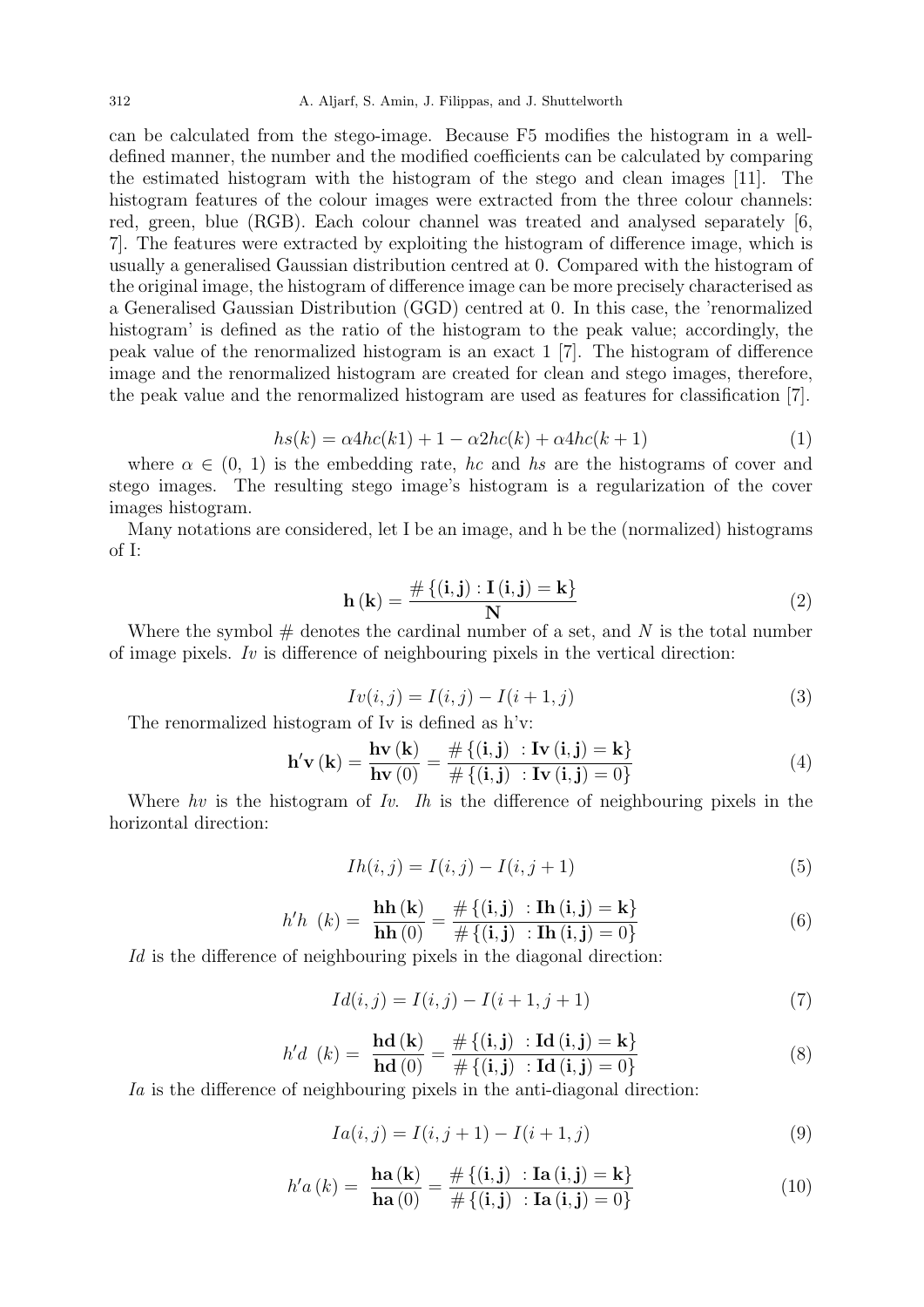The difference of the neighbouring vertical pixel difference is extracted in many notations from the main four equations described above: Ivv, Ivh, Ivd, Iva, Ihh, Ihd, Iha, Idd, Ida, Iaa, as the following: Ivv represents the difference of neighbouring vertical pixel differences in the vertical direction:

$$
Ivv(i,j) = Iv(i,j) - Iv(i,j+1)
$$
\n(11)

Ivh indicates the difference of neighbouring vertical pixel differences in the horizontal direction:

$$
Ivh(i,j) = Iv(i,j) - Iv(i+1,j)
$$
\n(12)

Ivh represents the difference of neighbouring vertical pixel differences in the diagonal direction:

$$
Ivd(i,j) = Iv(i,j) - Iv(i+1,j+1)
$$
\n(13)

Ivh is the difference of neighbouring vertical pixel differences in the anti-diagonal direction:

$$
Iva(i,j) = Iv(i,j+1) - Iv(i+1,j)
$$
\n(14)

$$
Ihh(i, j) = Ih(i, j) - Ih(i + 1, j)
$$
\n(15)

$$
Ihd(i,j) = Ih(i,j) - Ih(i+1,j+1)
$$
\n(16)

$$
Iha(i,j) = Ih(i,j+1) - Ih(i+1,j)
$$
\n(17)

$$
Idd(i, j) = Id(i, j) - Id(i + 1, j + 1)
$$
\n(18)

$$
Ida(i, j) = Id(i, j + 1) - Id(i + 1, j)
$$
\n(19)

However, the histogram of difference image can be more precisely characterised because neighbouring pixels are often highly correlated. Therefore, the features are derived from the difference images histogram instead of the histogram of the original image. Let Ic be a gray-scale clean image, Is be its stego image embedded by LSB or F5 algorithm with embedding rate  $\alpha$ , and hc and hs be the histograms of Ic and Is.

According to equation (1), the following seems true:

$$
hs = f \alpha h c \tag{20}
$$

Where  $f\alpha$  is the distribution of embedding noise:  $f\alpha(0) = 1\alpha/2$ ;  $f\alpha(1) = f\alpha(1) = \alpha/4$ 

Furthermore, Ivc and Ivs denote the vertical difference images of Ic and Is, and hvc and hvs represent the histograms of Ivc and Ivs. At this point, hvs is the convolution of hvc with a certain kernel function,

$$
hvs = g\alpha hvc \tag{21}
$$

Where  $g\alpha = f\alpha f\alpha$ .

Several reliable histogram features are obtained from this important property [7].

In addition, the renormalized histogram is symmetric to 0 and steep in shape. We then simply take.

$$
\frac{\mathbf{h}'\mathbf{v}(1) + \mathbf{h}'\mathbf{v}(-1)}{2}, \dots, \frac{\mathbf{h}'\mathbf{v}(\mathbf{n}) + \mathbf{h}'\mathbf{v}(-\mathbf{n})}{2}
$$
 (22)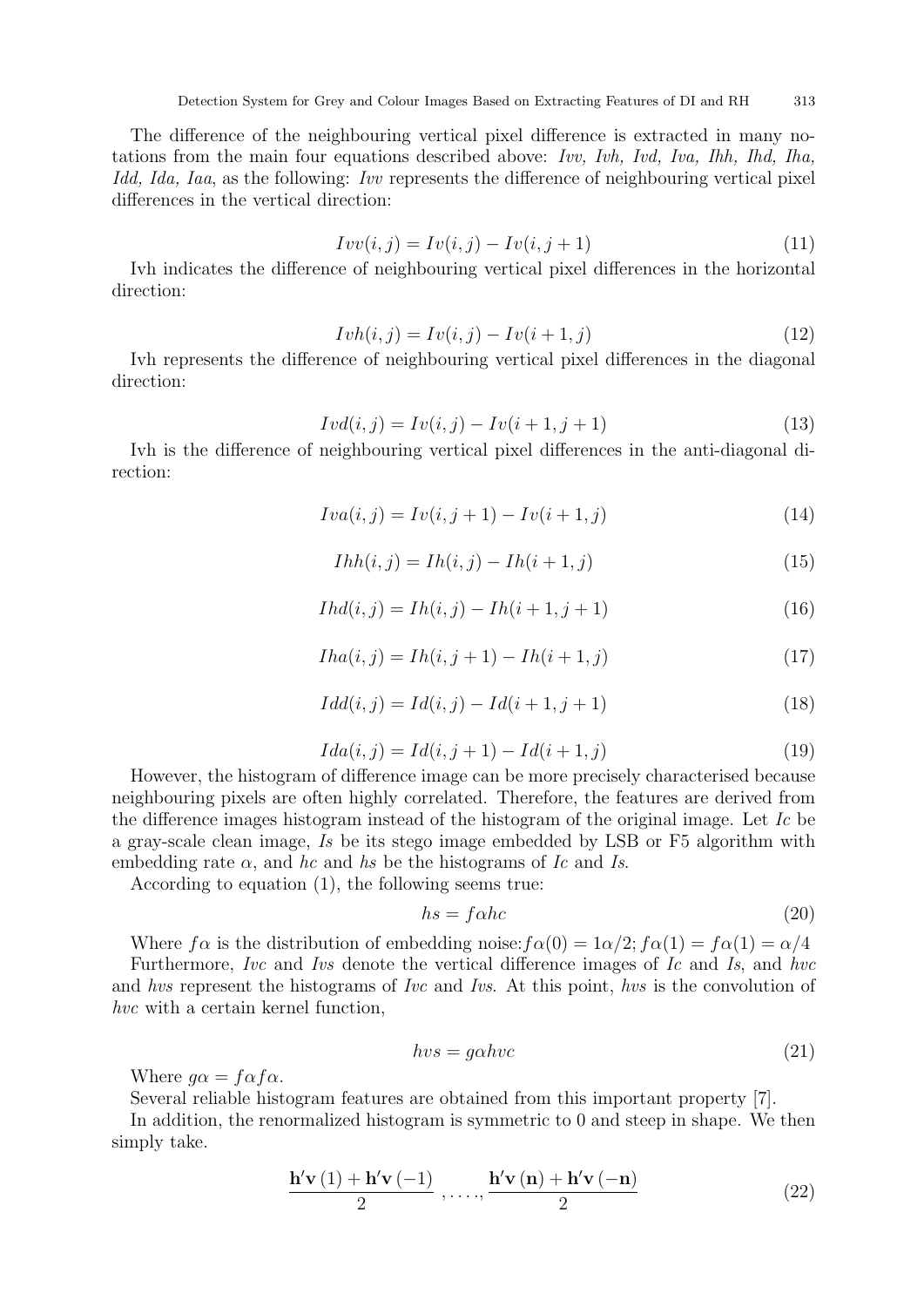to represent the statistics of the renormalized histogram, wherein ¿ 0 is a pre-selected integer. In summary,  $(n+1)$  reliable histogram features are selected for classification:

$$
\mathbf{hv}\left(0\right), \ \frac{\mathbf{hv}\left(1\right) + \mathbf{hv}\left(-1\right)}{2\mathbf{hv}\left(0\right)}, \dots, \frac{\mathbf{hv}\left(\mathbf{n}\right) + \mathbf{hv}\left(-\mathbf{n}\right)}{2\mathbf{hv}\left(0\right)}\tag{23}
$$

Where hv is the histogram of difference image. The following points summarise the features extraction process:

- First, compute the difference images for four directions (vertical, horizontal, diagonal and anti-diagonal) to obtain Iv, Ih, Id and Ia.
- $\bullet$  Next, again calculate the difference images for each difference image to obtain  $Is$ , t, where s,  $t \in v$ , h, d, a. For instance, the image  $Iv$ , h here means the horizontal difference image of the vertical difference image Iv.
- Then, exclude identical images (for instance,  $Iv, h = Ih, v$ ) and obtain 14 totally different images:
	- $Iv$ , *Ih*, *Id*, *Ia*.
	- Ivv, Ivh, Ivd, Iva, Ihh, Ihd, Iha, Idd, Ida, Iaa.
- For each of these 14 images, compute the  $(n + 1)$  features according to Eq. (23). Thus, the total of the features is  $14(n + 1)$ .
- For  $n$  file  $= 1$ :  $size(all\_files, 1)$  % for each file in the file list, do the following stat loop:

```
filename = all_{files}(n_{file}).name;Im = imread(filename);ncolors = size(Im, 3); % number of colour channels (=1 for indexed images and
mono, = 3 for RGB images)
if ncolors > 1for i=1:ncolors
[features] = hist\_lsb(Im(:, :, i), n);
```
3. The Proposed System. The developed detection system contains the following primary stages: creating stego images, detecting hidden files and using classification methods (see Figure 2). The system was developed to deal with colour (RGB) images, and it supports greyscale images as well.

At the first stage of the system, a large number of stego images were created using LSB and F5 steganography; three different image formats were used [12, 13].

The second stage represents the core of the proposed detection system. It includes the implementation processes, extracting 70 histogram features by exploiting the differences of adjacent pixels.

In the third stage, the system was trained and tested using the DA and MLP classification (prediction) methods.

The created database includes 2400 images categorised into grey and colour. Different image formats were used to improve the system's detection capacity. The system achieved dissimilar detection performance with respect to the various image types and steganography methods used. Therefore, training the system with a variety of image formats will increase its detection capacity and evaluate the system using (1) different image formats, (2) grey and colour images, (3) different sizes of hidden images and (4) varying steganography methods.

Image-compression techniques are extensively used in steganography. There are two types of image compression: lossy compression and lossless compression. Therefore, a variety of image formats from these two forms of compression were created for testing and training the proposed detection system [13, 14].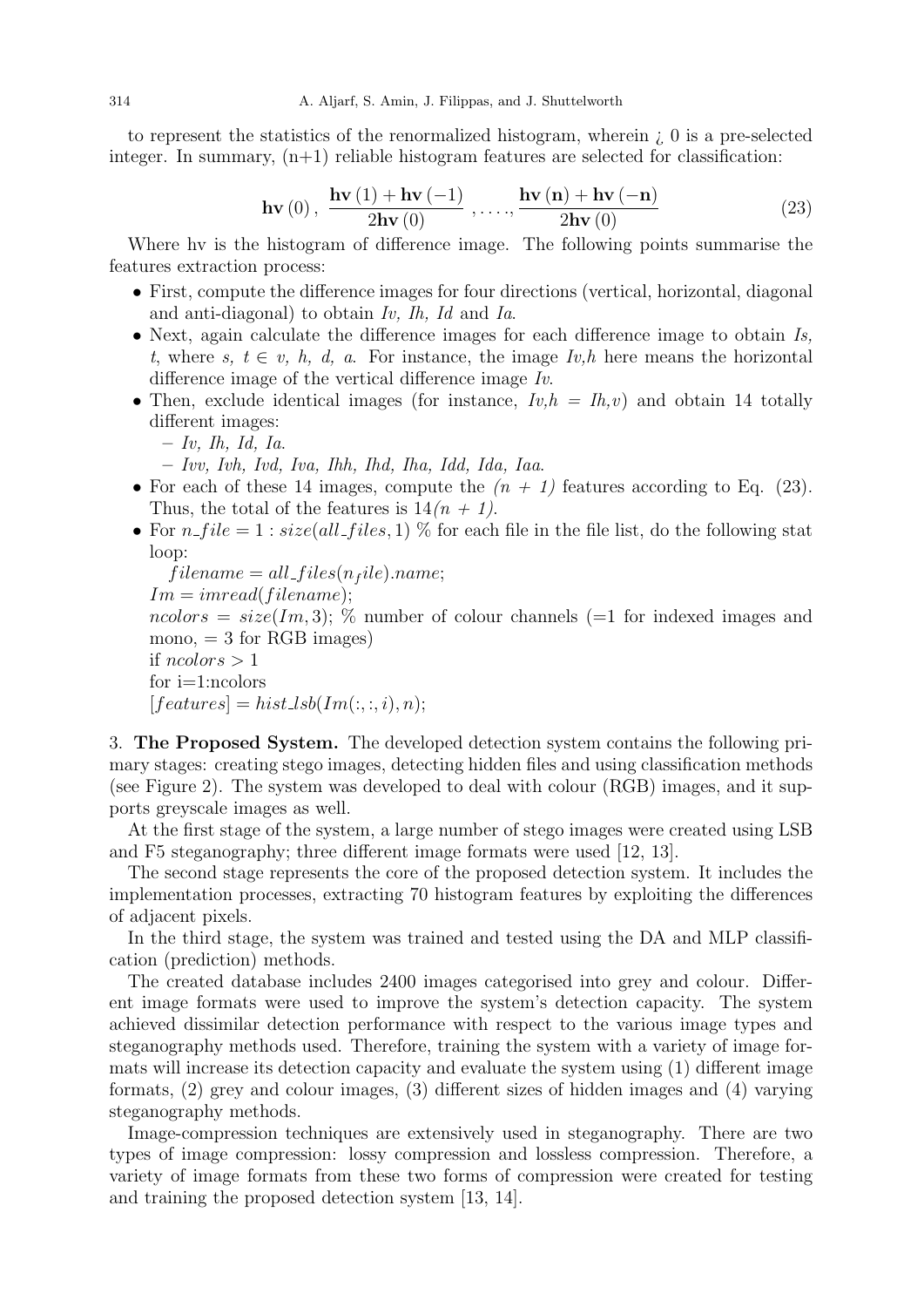

Figure 1. Main Stages of the Proposed System



Figure 2. Stage 1: Creating Stego Images

Lossless compression is a class of data-compression algorithms that allow the original data to be perfectly reconstructed from the compressed data. BMP was used as an example of the lossless format to train and test the system.

Lossy compression is a class of data-encoding methods that use inexact approximations for representing the encoded content [13, 14]. JPG images were used as an example of the lossy format to train and test the system.

3.1. Stages of the Proposed System. Figure 2 represents the process of stage 1: a collection of stego images was created, and the images were then used as applications to train and test the detection system.

Two different steganography methods were used to create the stego images. The first was the LSB method, implemented using S-Tools. This tool was used to create stego images from the BMP images. In addition, a developed LSB code was run using Paython to generate more stego images from the PNG images. Another code for LSB was implemented in order to enable changing of the hiding capacity. In LSB steganography, the pixels of the hidden file are embedded in the least significant bit of the clean image [12, 13].

The F5 algorithm was the second steganography method used; this method implements matrix encoding, which decreases the number of necessary changes [15]. Table 1 shows the image types, steganography methods and number of images used.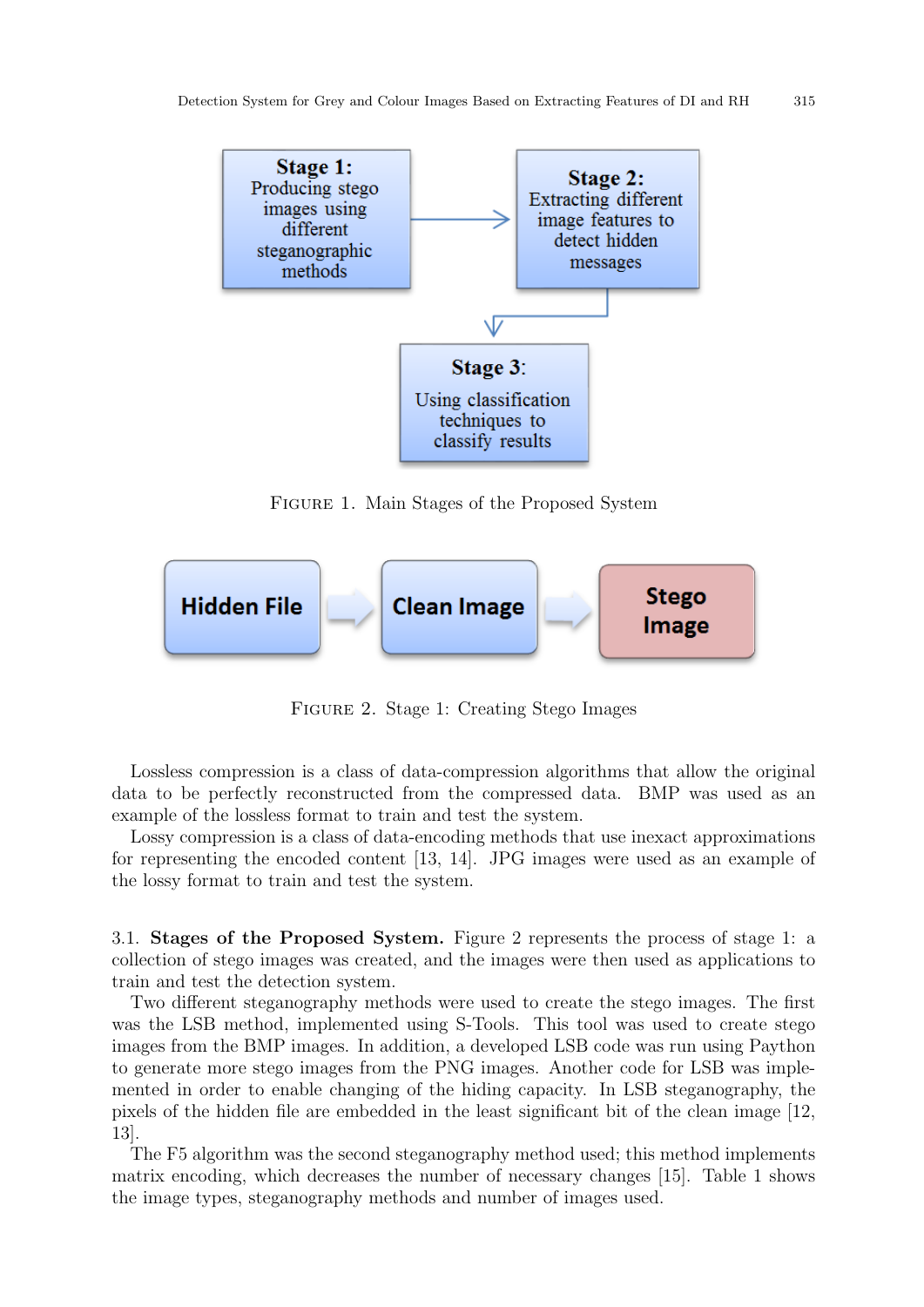| Image<br><b>Type</b> | <b>Number</b><br>of Clean | Number<br>of Stego | Range<br>of Clean                  | Size of<br>Hidden                                     | Steganography<br>Method |
|----------------------|---------------------------|--------------------|------------------------------------|-------------------------------------------------------|-------------------------|
|                      | Images                    | Images             | Images                             | <b>Files</b>                                          | <b>Used</b>             |
|                      |                           |                    |                                    | 83 kb, 152 kb                                         |                         |
| Grey                 | 600                       | 600                | 599 kb to 1 MB                     | (Hiding capacity:<br>$10\% \& 25\%)$                  | <b>LSB</b>              |
|                      |                           |                    |                                    | 83 kb, 152 kb                                         |                         |
| Colour               | 600                       | 600                | 599 kb to 1 MB                     | (Hiding capacity:                                     | <b>LSB</b>              |
|                      |                           |                    |                                    | $10\% \& 25\%)$                                       |                         |
| Grey                 | 600                       | 600                | $100$ kb to $1$ MB                 | 83 kb, 480 kb<br>(Hiding capacity:<br>$10\% \& 25\%)$ | F5 Algorithm            |
| Colour               | 600                       | 600                | $100 \text{ kb}$ to $1 \text{ MB}$ | 83 kb, 480<br>(Hiding capacity:<br>$10\% \& 25\%)$ kb | F5 Algorithm            |

Table 1. Images Used and Created in the Database



Figure 3. Architecture of the Proposed Detection System (Stages 2 and 3)

Stage 2 focused on detecting the hidden data using extracting histogram features from the clean and stego images. Finally, stage 3 utilised the chosen classification methods to distinguish the stego images from the clean ones.

4. Architecture of The Proposed Detection System. The proposed detection system was developed to work with colour images with 24-bit depths. The system primarily aims to distinguish stego images from clean ones. The main architecture of the system contains three elements: tested images, the decision-making model and the process of determining whether the tested images are clean or stego.

Figure 3 illustrates the real implementation of the proposed system within the decisionmaking model. The model includes two parts: training and testing phases. In the training phase, a large number of histogram features was extracted. The system was then trained using the DA and MLP classification methods, implemented using SPSS software.

Images in the created database were divided between the training and testing phases. As shown in figure 4, 70% of the images were used for training, and 30% of the images were used for the testing phase.

5. Experimental Results. The employed steganography methods represent an important factor in evaluating the results. Each used method showed dissimilar performance in terms of classifying the stego images from the clean ones. The colour of the images also represents an important consideration because the colours make a difference in data analysis. Additional experiments were conducted to test stego images containing different hidden files sizes, because detection ability relates to hidden file length. Clearly, the less information embedded into the cover image, the smaller the probability of introducing detectable artefacts through the embedding process. Each steganographic method has an upper bound on the maximal safe hidden file length that tells how many bits can be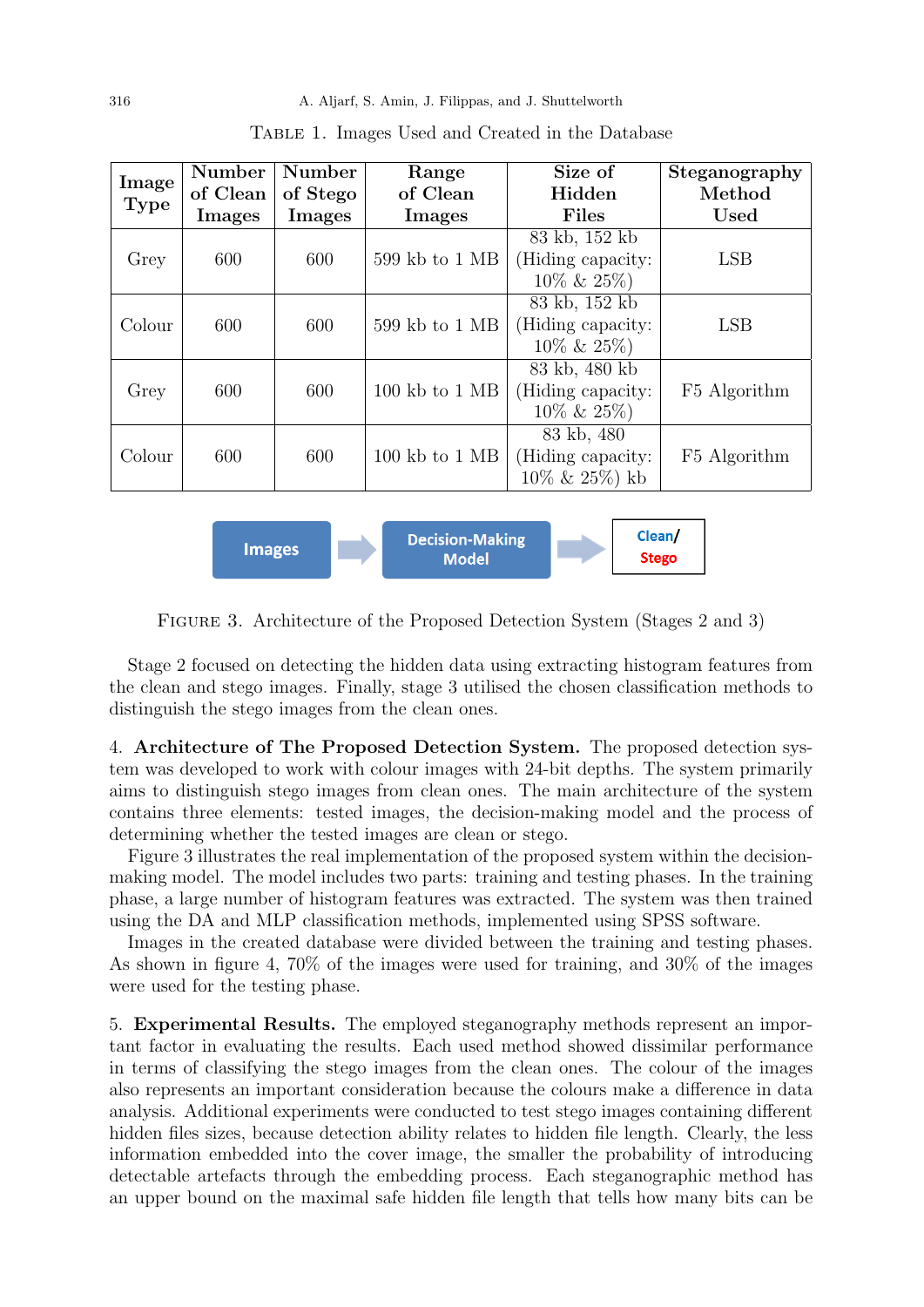**Training Phase** 



Figure 4. Procedures of the Training and Testing Phases



Figure 5. Methodology of the Experiments Conducted

safely embedded in a given image without introducing any statistically detectable artefacts. Determining this maximal steganographic capacity is a challenging task even for the simplest methods. Therefore, different capacities and hidden files were used to test the differences in the results and to train the system to deal with a variety of stego images.

Figure 5 shows the methodology of the conducted experiments. The experiments cover different areas in terms of detection reliability and accuracy. A value of 0 was assigned to all clean images, and a value of 1 was given to all stego images. The DA test grouped the images into two cases: clean and stego. During the training phase, all images were given either a 0 or 1 value according to their case.

5.1. Evaluate Different Hidden File Sizes. Different hidden-file sizes were tested, as the size of the hidden files plays an important role in terms of detection [17].

During the training phase, all images were given a value of either 0 or 1; a value of 0 was assigned to all clean images, and a value of 1 was given to all stego images. The DA classification test grouped the images into two cases: clean and stego.

As shown in table 2, the images database was divided into four main groups according to the steganography methods used to generate the stego images. Each of these groups has two sets; the first set includes the stego images with the small hidden file embedded into them. The second set includes stego images that have the large hidden file embedded into them. The grey and colour images also were separated to test the detection performance; this experiment uses the DA classifier. Regarding the colour images, each image has three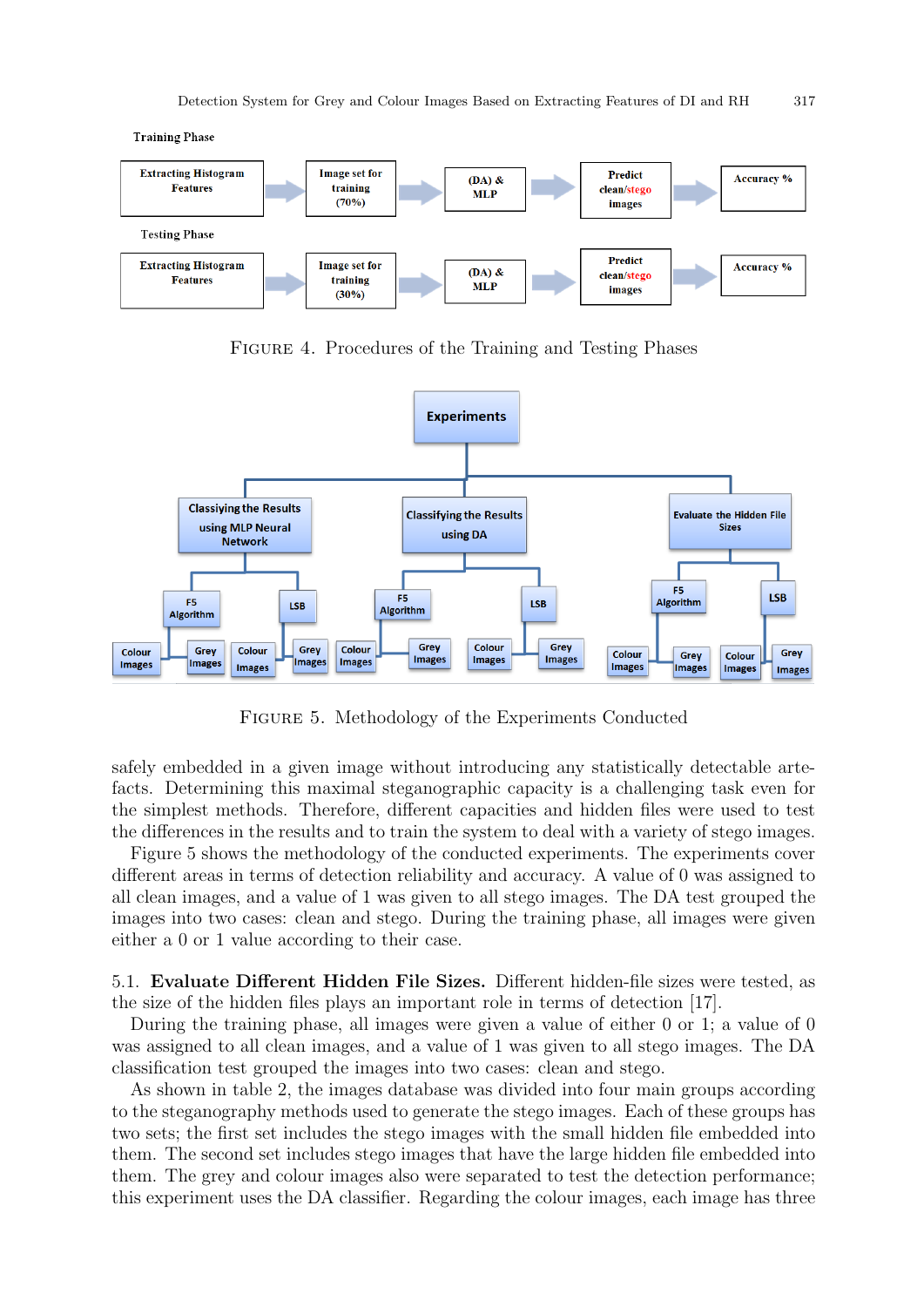|                                             | <b>Image Set 1</b><br>(Small Hidden Files)                                                                                                                               | <b>Image Set 2</b><br>(Large Hidden Files)                                                                                                                                                 |
|---------------------------------------------|--------------------------------------------------------------------------------------------------------------------------------------------------------------------------|--------------------------------------------------------------------------------------------------------------------------------------------------------------------------------------------|
| <b>LSB Steganography</b><br>(Grey Images)   | 300 clean images were tested.<br>⋗<br>⋗<br>300 stego images were created<br>using S-Tools.<br>The hidden file size was 83 kb.<br>⋗<br>The sizes of the clean images<br>⋗ | ➤<br>300 clean images were tested.<br>300 stego images were created using<br>$\triangleright$<br>S-Tools.<br>$\blacktriangleright$<br>The size of the hidden files was 400<br>kb in total. |
| <b>LSB Steganography</b><br>(Colour Images) | were from 599 kb to 1 MB.<br>⋗<br>All images were grey.                                                                                                                  | The range of the images was from 599<br>⋗<br>kb to 1 MB.<br>⋗<br>All images were grey.                                                                                                     |
|                                             |                                                                                                                                                                          |                                                                                                                                                                                            |
| <b>F5</b> Algorithm                         | <b>Image Set 1</b><br>(Small Hidden Files)                                                                                                                               | <b>Image Set 2</b><br>(Large Hidden Files)                                                                                                                                                 |
| (Grey Images)                               | 100 clean images were tested.<br>⋗<br>100 stego images were created<br>using the F5 steganography                                                                        | ➤<br>100 clean images were tested.<br>100 stego images were created using<br>➤<br>the F5 steganography algorithm.                                                                          |

Table 2. Images Sets used to evaluate the differences of the Hidden Files Sizes

Table 3. Classification Results of Grey and Colour Images (Small Hidden File)

| Steganography<br>Method   | Cross-<br>Validated<br>$\frac{0}{0}$ | Precise<br>Prediction<br>(Clean) | Error<br>Prediction<br>(Clean) | Precise<br>Prediction<br>(Stego) | Error<br>Prediction<br>(Stego) | Number of<br>Features | Total<br>Number of<br>Images |
|---------------------------|--------------------------------------|----------------------------------|--------------------------------|----------------------------------|--------------------------------|-----------------------|------------------------------|
| LSB with Grey<br>Images   | 84 %                                 | 86 %                             | $13\%$                         | 82%                              | 17%                            | <b>70 Features</b>    | 600                          |
| LSB with<br>Colour Images | $85\%$                               | $86\%$                           | $14\%$                         | 85 %                             | 14%                            | 70 Features           | 600                          |

colour channels: red, green and blue RGB. Each feature extracted from a single channel is considered a single feature.

5.2. Analysis of the Results. The percentages shown in table 3 represent the effectiveness of the small hidden files in terms of the results while using the LSB steganography with the grey and colour images. There is a noticeable improvement in correct predictions for the stego images, increasing from 82% to 85%. The percentage for correctly predicting the clean images is the same for grey and colour images. In addition, there is a slight difference in the cross-validated percentages, with the percentage increasing from 84% to 85%. The performance of predictions for the clean and stego images for both cases is thus similar so far.

On the other hand, table 4 illustrates the percentages of the large hidden files, displaying the effectiveness of using the LSB steganography with clean and stego images. There is a major difference between the correct percentages in predicting the clean images. The prediction's accuracy decreases from 86% with grey images to 79% with colour images. As such, the prediction's performance is better when predicting grey clean images. In addition, the prediction's accuracy noticeably increases from 79% with grey images to 90% with the colour images. The prediction's performance is higher in terms of predicting the colour stego images. Moreover, there is a slight difference in the cross-validated percentages for both cases; the percentage increased from 83% to 84%.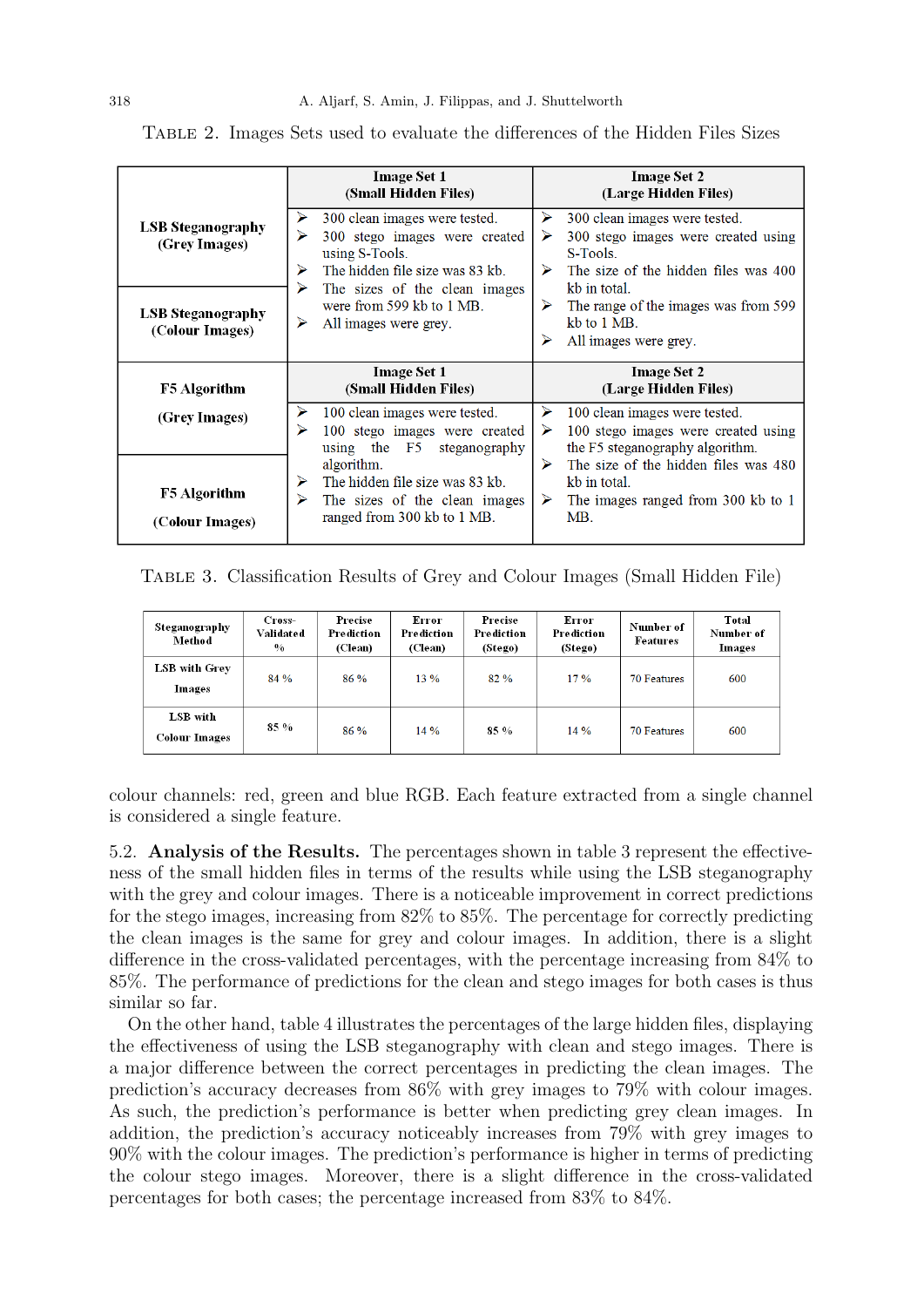Detection System for Grey and Colour Images Based on Extracting Features of DI and RH 319

| Steganography<br>Method          | Cross-<br>Validated<br>$\frac{0}{0}$ | Precise<br>Prediction<br>(Clean) | Error<br>Prediction<br>(Clean) | Precise<br>Prediction<br>(Stego) | Error<br>Prediction<br>(Stego) | Number of<br><b>Features</b> | Total<br>Number of<br>Images |
|----------------------------------|--------------------------------------|----------------------------------|--------------------------------|----------------------------------|--------------------------------|------------------------------|------------------------------|
| LSB with Grev<br>Images          | 83 %                                 | 86 %                             | $13\%$                         | 79 %                             | 20%                            | 70 Features                  | 600                          |
| LSB with<br><b>Colour Images</b> | 84 %                                 | 79 %                             | $21\%$                         | 90%                              | 9%                             | 70 Features                  | 600                          |

Table 4. Classification Results of the Grey and Colour Images (Large Hidden File)

Table 5. Classification Results of the Grey and Colour Images (Small Hidden File)

| Steganography                                  | Cross-                     | Precise               | Error                 | Precise               | Error                 | Number         | Total               |
|------------------------------------------------|----------------------------|-----------------------|-----------------------|-----------------------|-----------------------|----------------|---------------------|
| Method                                         | Validated<br>$\frac{0}{0}$ | Prediction<br>(Clean) | Prediction<br>(Clean) | Prediction<br>(Stego) | Prediction<br>(Stego) | of<br>Features | Number of<br>Images |
| <b>F5 Algorithm with</b><br><b>Grey Images</b> | 70.5 %                     | 66 %                  | 34%                   | 75 %                  | 25%                   | 70<br>Features | 200                 |
| F5 Algorithm with<br><b>Colour Images</b>      | $60.5 \%$                  | 54%                   | 46%                   | 67%                   | 33 %                  | 70<br>Features | 200                 |

Table 6. Classification Results of the Grey and Colour Images (Large Hidden File)

| Steganography<br>Method                   | Cross-<br>Validated<br>$\frac{0}{0}$ | Precise<br>Prediction<br>(Clean) | Error<br>Prediction<br>(Clean) | Precise<br>Prediction<br>(Stego) | Error<br>Prediction<br>(Stego) | Number of<br>Features | Total<br>Number of<br>Images |
|-------------------------------------------|--------------------------------------|----------------------------------|--------------------------------|----------------------------------|--------------------------------|-----------------------|------------------------------|
| F5 Algorithm with<br><b>Grey Images</b>   | <b>78%</b>                           | 75 %                             | 25%                            | 81 %                             | 19%                            | 70 Features           | 200                          |
| F5 Algorithm with<br><b>Colour Images</b> | 86.5%                                | 84 %                             | $16\%$                         | 89 %                             | $11\%$                         | <b>70 Features</b>    | 200                          |

As shown in table 5, there are many noticeable differences between the results of the grey and colour images. The cross-validated percentage of the colour images is 60.5%; however, it is higher for grey images, with a percentage of 70.5%. In addition, correct predictions for clean and the stego images are higher than for colour at 66% and 75%, respectively. Likewise, the error percentages are less for predicting the clean and stego images in grey than for the colour images.

On the other hand, there are obvious differences between the results shown in table 13 for the grey and colour images. The cross-validated percentage for the colour images is higher than for the grey images at  $86.5\%$ , compared to 78% for the grey images. Additionally, the correct percentages for predicting the clean and stego images in the colour case are higher than for the grey case at 75% and 89%, respectively. The error percentage is less for predicting the clean and stego images in colour than in grey.

Furthermore, as shown in table 6, the cross-validated percentage increases greatly when the hidden file becomes larger for both clean and stego images (grey and colour).

6. Classifying the Clean and Stego Images Using DA. In this part, the tested grey and colour images were divided into two groups depending on the steganography method used. Table 7 summarises the performance of the system for all cases grey images, colour images and the two steganography methods used. The cross-validated percent for the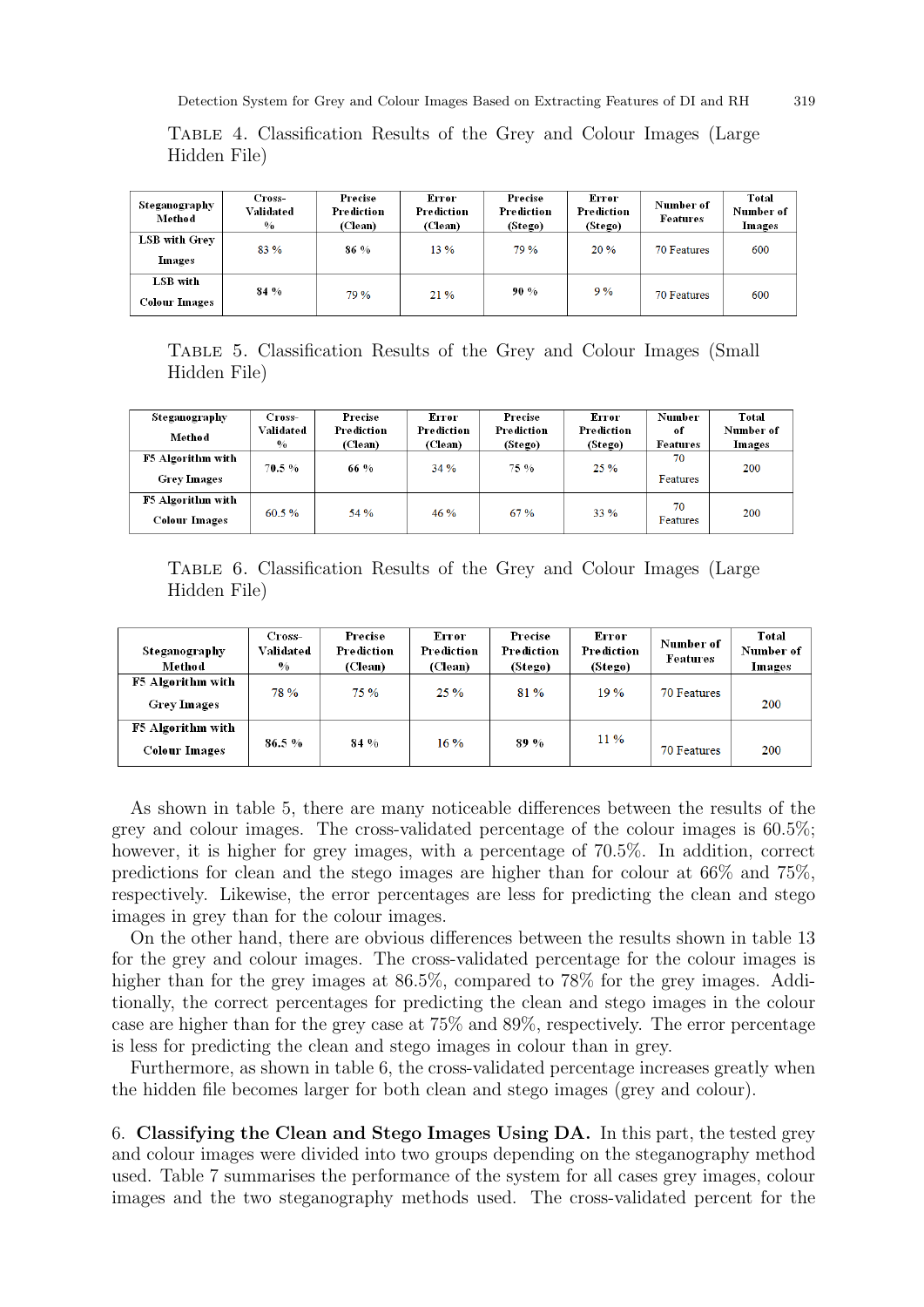|                                                | Cross-<br>Validated<br>Of the<br><b>Grouped Cases</b><br>(Training)<br>$\frac{0}{0}$ | Accuracy of<br>Prediction<br>(Ungrouped<br>Cases)<br>(Testing)<br>$\frac{0}{0}$ | Number of<br>Images<br>Tested |
|------------------------------------------------|--------------------------------------------------------------------------------------|---------------------------------------------------------------------------------|-------------------------------|
| LSB.<br>Steganography /<br><b>Grey Images</b>  | 78 %                                                                                 | 75%                                                                             | 600                           |
| LSB<br>Steganography /<br><b>Colour Images</b> | 80 %                                                                                 | 74 %                                                                            | 600                           |
| F5 Algorithm /<br><b>Grey Images</b>           | 77%                                                                                  | 80%                                                                             | 600                           |
| F5 Algorithm /<br><b>Colour Images</b>         | 83.6%                                                                                | 76 %                                                                            | 600                           |

Table 7. Comparison Results between the LSB Steganography and the F5 Algorithm



FIGURE 6. Histograms of the Discriminant Function Distribution for Clean Images and Stego Images (Grey Images, LSB)

colour images are higher than the grey ones when using LSB and F5 steganography algorithm. In addition, the highest accuracy is achieved when the F5 algorithm used with the grey images.

Figures 8, 9, 10 and 11 represent the effectiveness of the discriminant function for the four cases. The two histograms illustrate the distribution of the discriminant function scores from the clean and the stego cases. When the distributions do not overlap, this suggests that the function does discriminate well. Figure 8 shows the discriminant function of the clean and stego images is quite overlapping while using the LSB steganography with the grey images. Figure 8 (a) represents the clean images and the lines are shifted more toward the right. However, figure 8 (b) represents the stego images and it shifted more to the left. They are slightly overlapped from 0 to 3.

The discriminant function of the clean and stego images is quite overlapping while using the F5 steganography algorithm with the grey images as shown in figure 9. Figure 9 (a)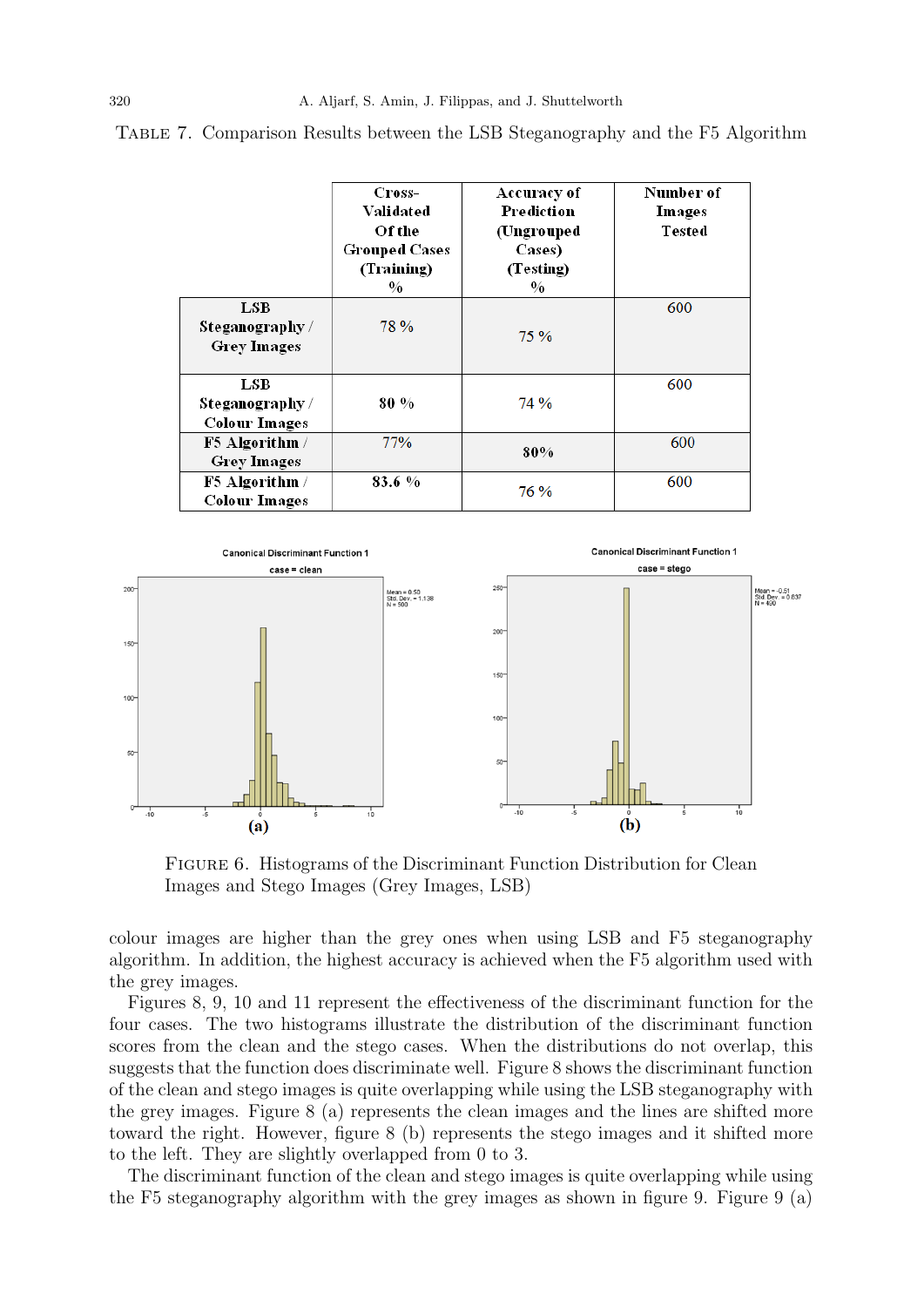

Figure 7. Histograms of the Discriminant Function Distribution for Clean and stego Images (Grey Images, F5 Algorithm)



Figure 8. Histogram of the Discriminant Function Distribution for Colour Clean and stego Images (Colour Images, LSB)

represent the clean images and the lines are shifted further to the right. However, figure 9 (b) represents the stego images and it shifted more to the left. They are overlapped from -2.5 to 1.5. It seems that the function does not discriminant very well.

Though, the discriminant function of the clean and stego images is slightly overlapping while using the LSB steganography with the colour images as shown in figure 10. Figure 10 (a) represent the clean images and the lines are shifted further to the right. Figure 10 (b) represents the stego images and it shifted more to the left. They are slightly overlapped from 0 to 1.5; this reflects that the function does discriminate well.

Figure 11 shows the discriminant function of the clean and stego images do not overlapping while using the colour images created by F5 steganography algorithm. Figure 11 (a) represent the clean images and the lines are shifted further to the right. Figure 11 (b) represents the stego images and it shifted more to the left. They do not overlap from 0 to 1.5; this reflects that the function does discriminate well.

7. Classifying the Clean and Stego Images using MLP. The Multilayer Perceptron Neural Network (MLP) is used to validate the results and the accuracies achieved by the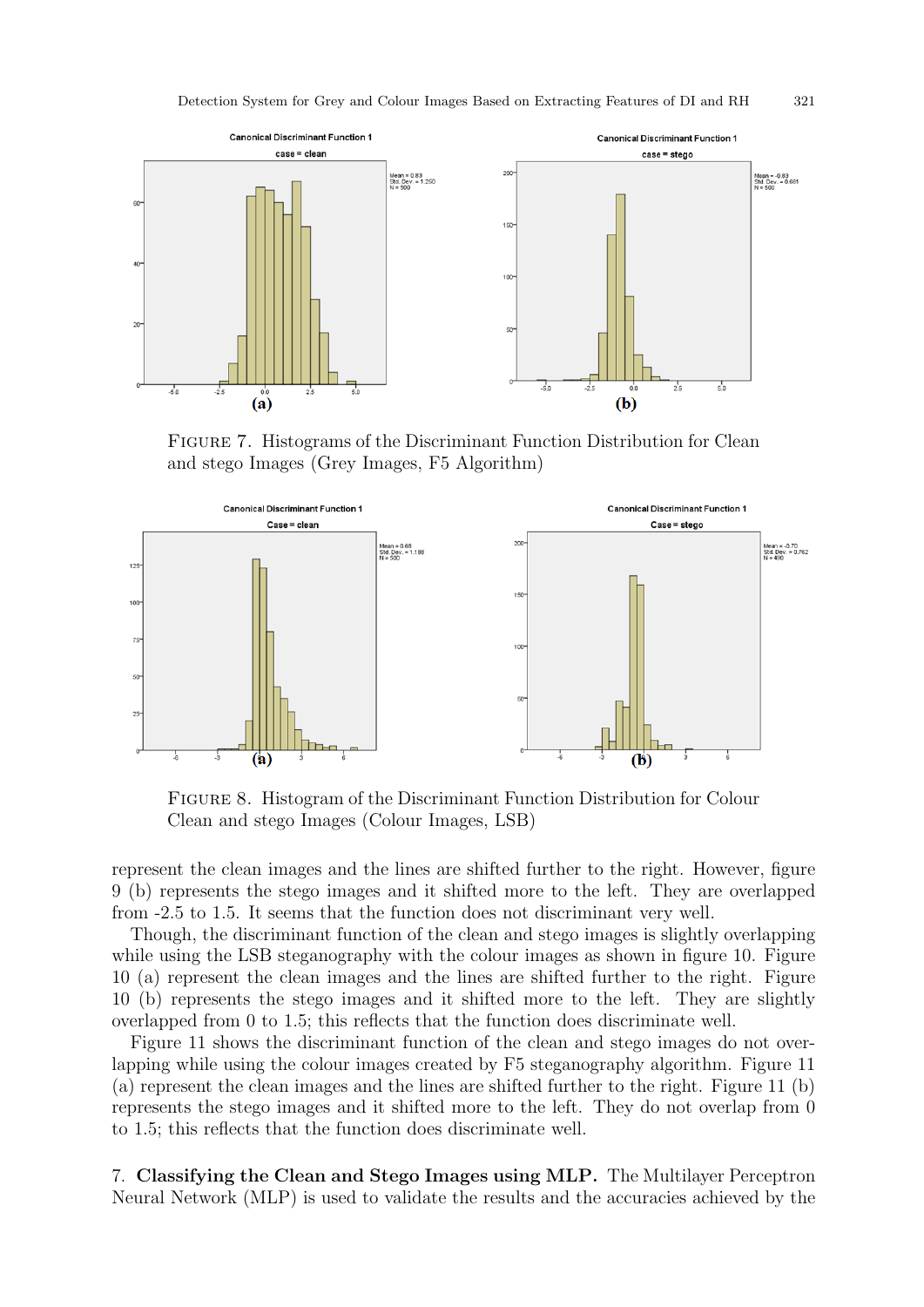

FIGURE 9. Histogram of the Discriminant Function Distribution for Clean and Stego Images (Colour Images, F5 Algorithm)

Table 8. The Percent of the Overall Accuracies for the Two Steganography Methods Used

| Steganography | Images       | <b>Overall Accuracy</b> | <b>Overall Accuracy</b> | Number of |
|---------------|--------------|-------------------------|-------------------------|-----------|
| Method        | <b>Types</b> | Training                | Testing                 | Images    |
| $_{\rm{LSB}}$ | Grey         | 91%                     | 89%                     | 1200      |
| LSB           | Colour       | $100\%$                 | 99%                     | 1200      |
| F5 Algorithm  | Grey         | 83%                     | 81%                     | 1200      |
| F5 Algorithm  | Colour       | 85%                     | 83%                     | 1200      |

system during the training and the testing phases. The MLP were run 12 times for accuracy; the test automatically divided the images into two sets. It used around 70% of the images for training and 30% for testing. The images databases were separated into two groups according to the steganography methods and to the colour (is it the colour). The first experiments conducted results are shown in table 8. The aim of these is to examine the performance of the detection system with respect to the steganography methods used to create stego images. Each of these steganography methods used different techniques for hiding the files. The experiments prove that the MLP achieved much higher performance in terms of classifying images created by LSB than the F5 steganography algorithm during the training and the testing phases. The MLP achieved outstanding performance in terms of classifying the images created by LSB steganography with the grey and the colour images.

The second experiments conducted are summarised in table 9, the purpose here is to examine the performance of the detection system with respect to colour channels of the images. The colour images are having different features in compare with the grey images. The colour images generally are more complicated according to analysing the three colour channels.

As shown in table 9, the MLP achieved higher accuracy during the training and the testing phases with the colour images more than the grey images.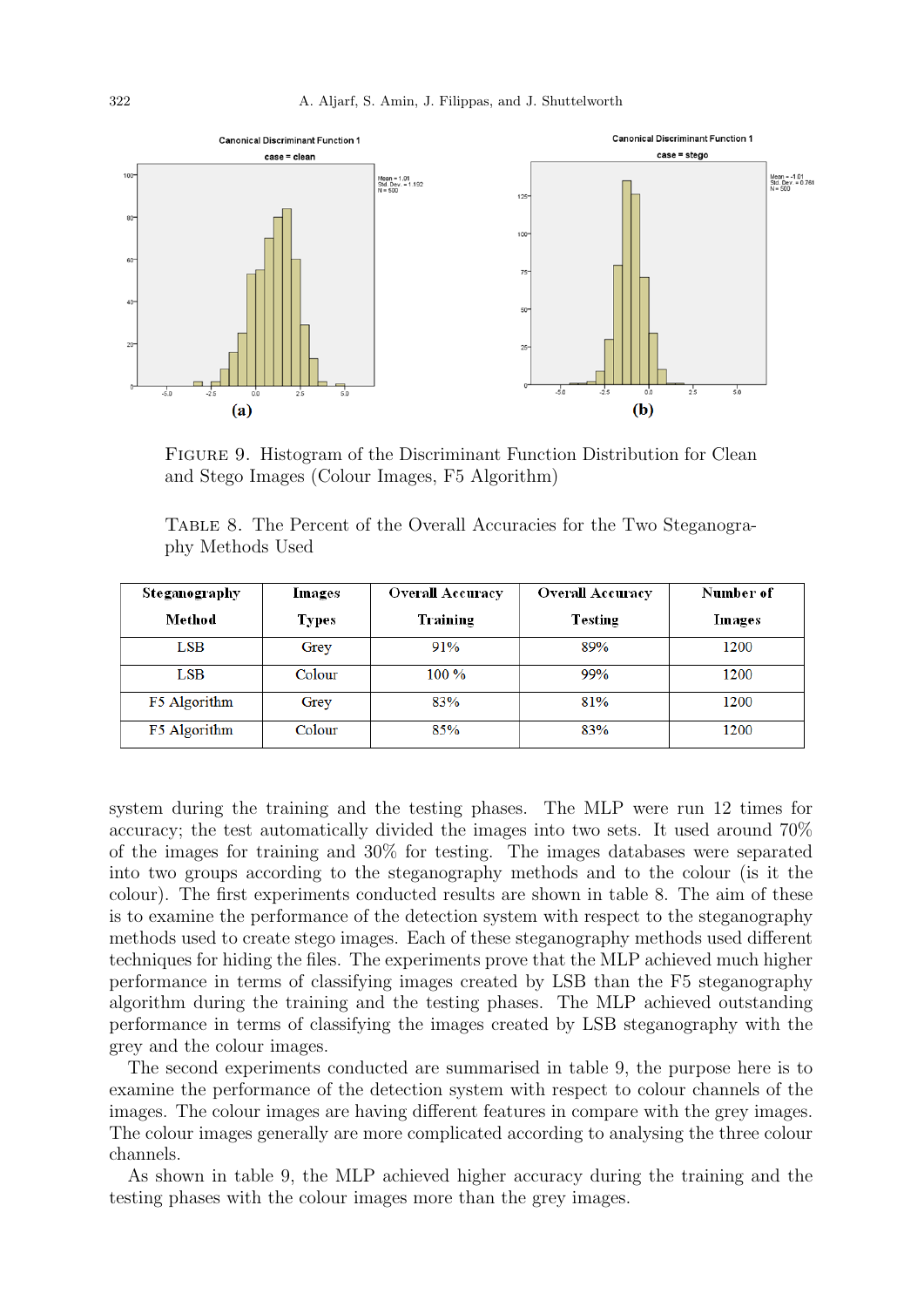| <b>Images Types</b> | <b>Overall Accuracy</b> | <b>Overall Accuracy</b> | Number of the |
|---------------------|-------------------------|-------------------------|---------------|
|                     | Training                | Testing                 | Images        |
| Grey                | 80%                     | 76%                     | 2400          |
| Colour              | 86%                     | 89%                     | 2400          |

Table 9. Overall Accuracies for the Grey and the Colour Images

Table 10. Comparison of the AUC Values for using MLP with LSB and F5 Steganography

| <b>Steganography Method</b> | <b>Images Types</b> | AUC  | <b>Features Number</b> |
|-----------------------------|---------------------|------|------------------------|
|                             |                     |      |                        |
| <b>LSB</b>                  | Grey                | .963 | <b>70 Features</b>     |
|                             |                     |      | $(n = 4)$              |
| <b>LSB</b>                  | Colour              | .998 | <b>70 Features</b>     |
|                             |                     |      | $(n = 4)$              |
| F5 Algorithm                | Grey                | .916 | <b>70 Features</b>     |
|                             |                     |      | $(n = 4)$              |
| F5 Algorithm                | Colour              | .938 | <b>70 Features</b>     |
|                             |                     |      | $(n = 4)$              |
| LSB & F5 Algorithm          | Grey                | .890 | <b>70 Features</b>     |
|                             |                     |      | $(n = 4)$              |
| LSB & F5 Algorithm          | Colour              | .988 | <b>70 Features</b>     |
|                             |                     |      | $(n = 4)$              |

However, the overall results are much higher when images are divided into four groups according to the steganography methods used to create the stego images.

7.1. Area Under Curve. In binary classification, often, the performance of classifiers is measured using the Area Under the Curve (AUC). Therefore, the area under curve AUC is also used to measure the performance of the network [18].

The AUC of a classification function f expresses the probability that a randomly selected positive example gets a higher score by f than a randomly selected negative example. This measure has proven to be highly useful for evaluating classifiers, especially when class distributions are heavily skewed.

Both accuracy and AUC are complementary measures to evaluate classifier performance, and AUC has the property of being insensitive to class distribution. Larger AUC value means better detection performance. In addition, an AUC value close to 1.0 indicates excellent discrimination, while a value close to 0.5 indicates poor discrimination.

Comparison of the AUC values for the system for images created by the LSB and F5 steganography algorithm is shown in table 10, all values show high discrimination performance up to 0.963 for gay images and 0,988 for Colour images.

Table 11 show the AUC values for the proposed system and for others pervious steganalysis methods. For the two different hiding capacities the proposed system outperforms all tested methods. In summary, it can be concluded that the proposed system is better than some of state-of-the-art algorithms.

8. Conclusion. A system for detecting colour and grey images was proposed in this paper. The proposed system targeted RGB images with 24-bit depth. Three different image formats were used to train and test the system. LSB and F5 steganography algorithm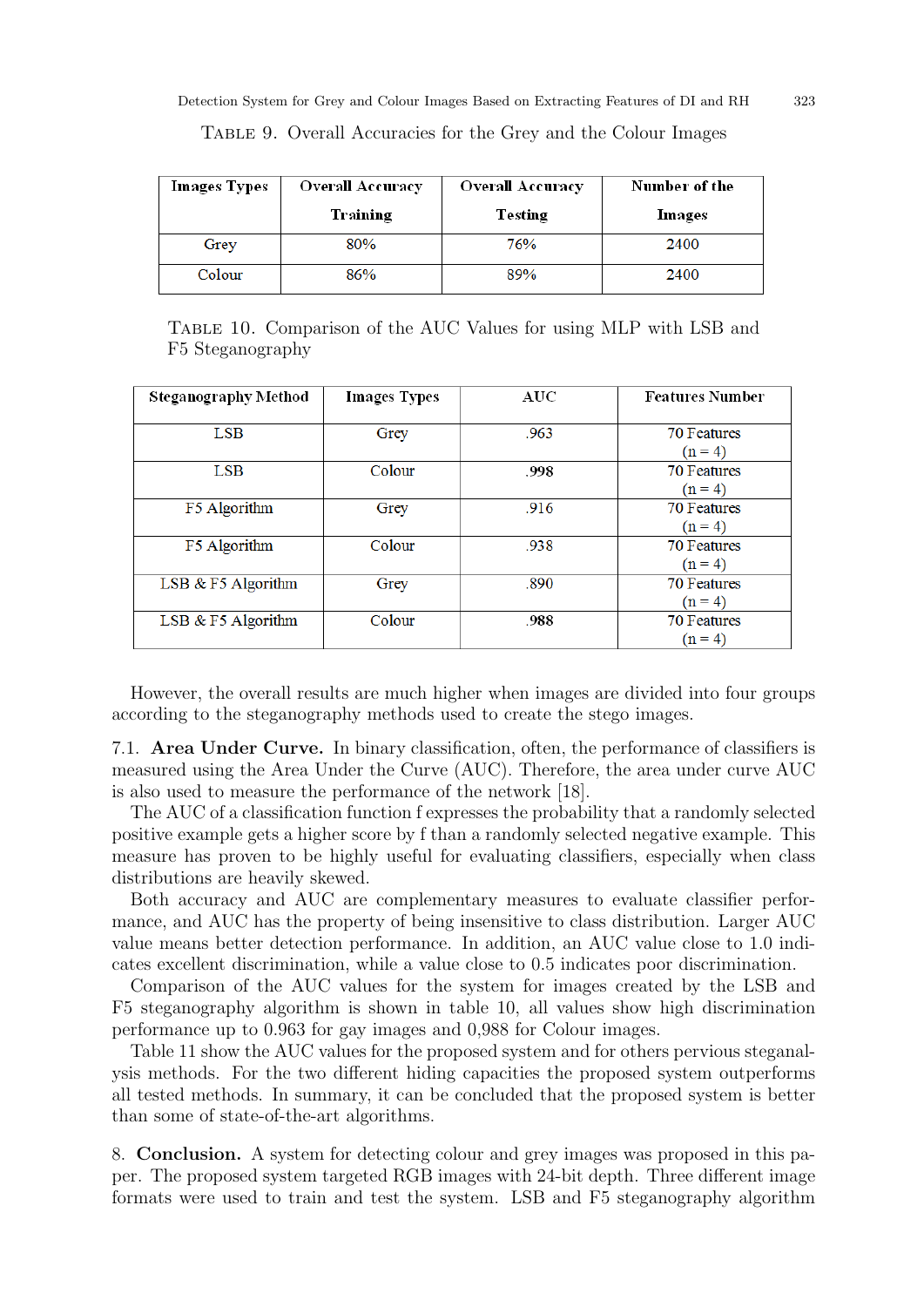| Method                | AUC                   | Images      |
|-----------------------|-----------------------|-------------|
|                       | Hiding Capacity: 0.25 | <b>Type</b> |
| Our method            | .963                  | Grey        |
| $(n=4)$ (70 features) |                       |             |
| Our method            | .916                  | Colour      |
| $(n=4)$ (70 features) |                       |             |
| Kaiwei et. al         | .762                  | Grey        |
| $(n=4)$ (70 features) |                       |             |
| Gao et al.            | 0.636                 | Grey        |
| (50 features)         |                       |             |
| Xuan et al.           | 0.626                 | Grey        |
| (39 features)         |                       |             |
| Dong et al.           | 0.618                 | Grey        |
| (36 features)         |                       |             |
| Gul and Kurugollu     | 0.68                  | Grey        |
| (25 features)         |                       |             |

Table 11. Comparisons of the AUC Values for using MLP to Classify the LSB and F5 Steganography

were used to create the stego images for testing and evaluating the system. The created images database contained a large number of clean and stego images. Two groups of images were used colour and grey images.

The proposed detection system was evaluated according to four dimensions. First, the system was designed to implement blind steganalysis; thus, it supports different image formats; lossless and lossy image compressions. Second, the chosen images grouped according to whether colour or grey. Third, Different hidden-file sizes were used to evaluate the system's detection capacity. Several tests were performed to determine the effectiveness of different hidden-file sizes in terms of detection ability. The results show slight effect while changing the sizes of the hidden file for the grey and colour stego images created by LSB.

However, there are clear effect while changing the sizes of the hidden file for the grey and colour stego images created by F5 algorithm. The detection system achieved dissimilar performance in case of detecting the stego images created by the two different steganography methods; LSB and F5 algorithm.

Training and testing results show that the MLP classifier achieved greater accuracy than the DA classifier. The DA achieved high accuracy up to 83% cross-validation of the grey stego images created by F5 algorithm. In addition, MLP performed well for images created by LSB rather than F5 algorithms. It performed outstanding accuracy that reached 99% with the colour stego images created by LSB. Also, it performed high accuracy that reached 89% with grey stego images created by LSB. The MLP achieved similar performance to the DA in case of grey and colour stego images created by F5 algorithm. In the future work adding statistical features to the histogram features would be useful in order to make the proposed system more robust. This could potentially improve the detection performance in general.

Different types of images and steganography methods were used to test and train the proposed system. Therefore, adding different types of features to detection systems might help them detect a wider range of images and more types of steganography.